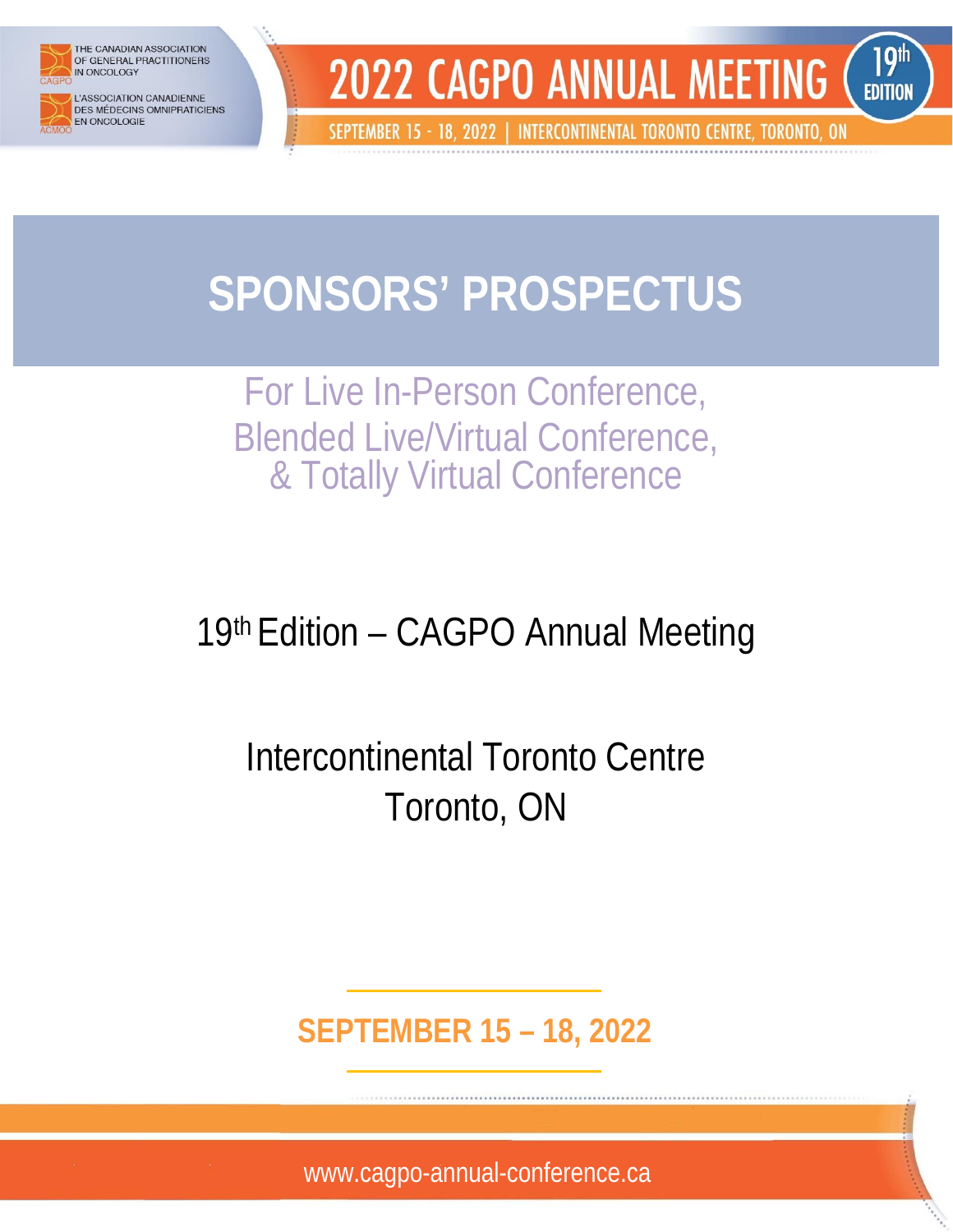

THE CANADIAN ASSOCIATION OF GENERAL PRACTITIONERS IN ONCOLOGY

ASSOCIATION CANADIENNE DES MÉDECINS OMNIPRATICIENS **EN ONCOLOGIE** 

# **2022 CAGPO ANNUAL MEETING EDITION**

SEPTEMBER 15 - 18, 2022 | INTERCONTINENTAL TORONTO CENTRE, TORONTO, ON

#### **CAGPO Mission Statement**

- Unify General Practitioners in Oncology;
- Promote communication amongst General Practitioners in Oncology in tertiary care and primary care settings;
- Act and speak as the recognized authority on behalf of and for the benefit of General Practitioners in Oncology and their interests;
- Promote the role of General Practitioners in Oncology within Cancer Centers, and within the primary care setting.

Support and encourage the development of educational opportunities for Family Physicians/General Practitioners wishing to obtain additional training in Oncology.



**19th** 

#### Sponsorship Benefits

In order to assist you in your sponsorship decision-making, we have outlined below the benefits and monetary assignments of each level of sponsorship.

Sponsorships received will be in the form of an educational grant made payable to CAGPO-ACMOO and **must** be received by **September 1, 2022**.

*CAGPO will acknowledge sponsorship as per our guideline as soon as sponsorship funds have been received by CAGPO's treasurer*.

At this point in our planning, we are preparing for a live, in-person conference. The state of the pandemic as well as the public health guidelines will mandate what we are able to do. As such, we are preparing for all contingencies: live in-person, a blend of live in-person and virtual as well as a totally virtual conference.

This sponsorship outline will pertain to all three scenarios.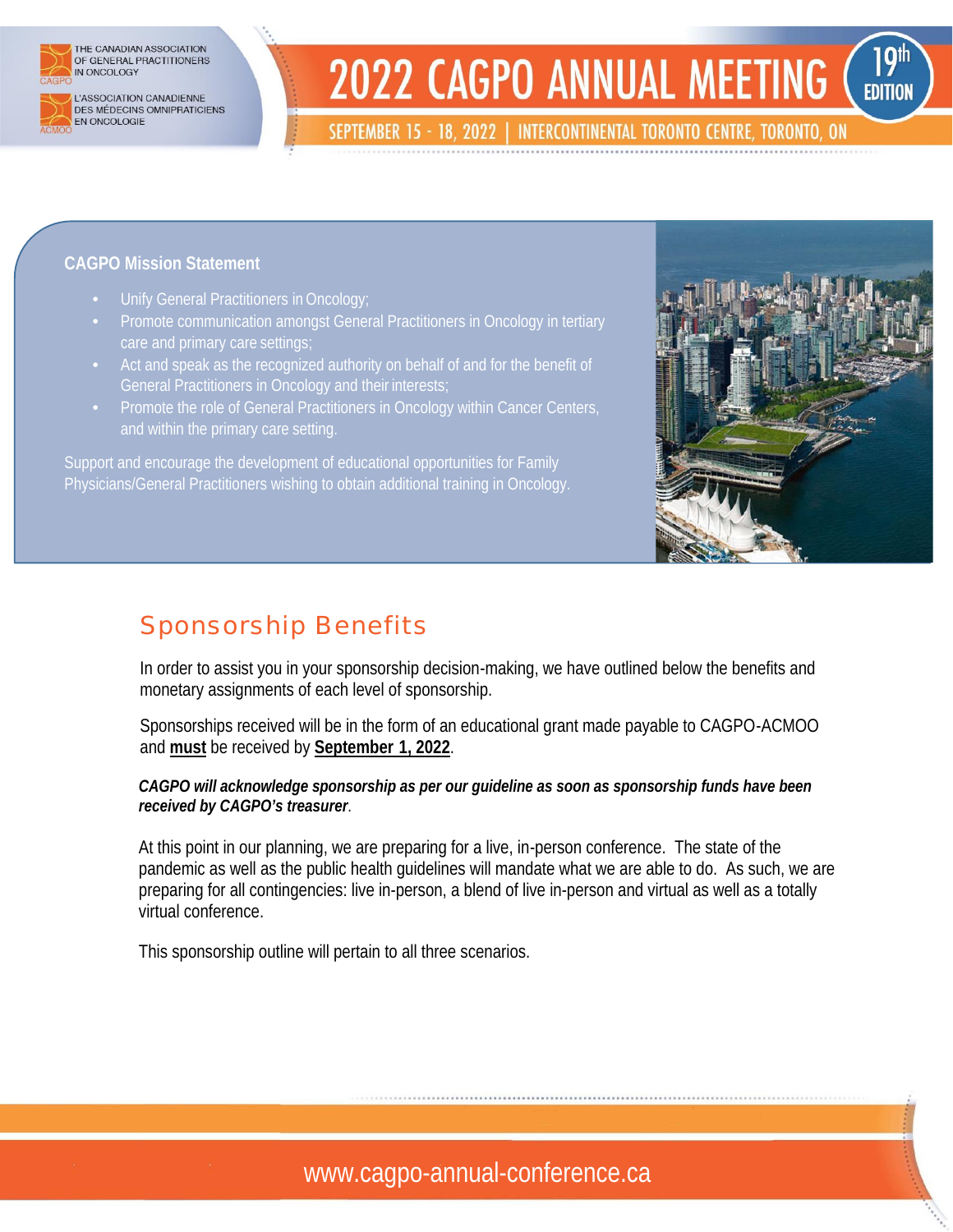

THE CANADIAN ASSOCIATION OF GENERAL PRACTITIONERS IN ONCOLOGY

ASSOCIATION CANADIENNE DES MÉDECINS OMNIPRATICIENS **EN ONCOLOGIE** 

#### **19th 2022 CAGPO ANNUAL MEETING EDITION**

SEPTEMBER 15 - 18, 2022 | INTERCONTINENTAL TORONTO CENTRE, TORONTO, ON

## SPONSORSHIP OPPORTUNITIES

# SYMPOSIUM SPONSORSHIP

#### PLATINUM (Live in-person or virtual) \$12,500



This can be a learning session held over breakfast or lunch. CAGPO will also consider sessions that are already accredited if they meet our learning requirements.

- Acknowledgement as a Platinum supporter on all conference materials;
- Acknowledgement as Platinum supporter during program introduction and conclusion;
- CAGPO Conference Committee member(s) will recommend a topic of need relevant to the learning objectives for CAGPO 2022, develop appropriate learning objectives for this "lunch and learn", recommend appropriate speakers for this session, and apply to the CCFP for accreditation of this session;
- Company name on back cover of program graded by sponsor levels (virtual program if applicable);
- 4 complimentary conference registrations;
- **NOTE**: This sponsorship level **does not** include a booth/virtual booth

### BOOTH SPONSORSHIP

# GOLD \$7,500

- Acknowledgment as a Gold supporter on allconference materials;
- 6' tabletop display on an 8' space (if this is a live in-person conference);
- Company name on back cover of program graded by sponsor levels (virtual program if applicable);
- 3 complimentary conference registrations;
- Announcement made before all breaks to visit the exhibitor booths/virtual booths;
- Option to include 3 digital items in the digital delegates' bag (if applicable).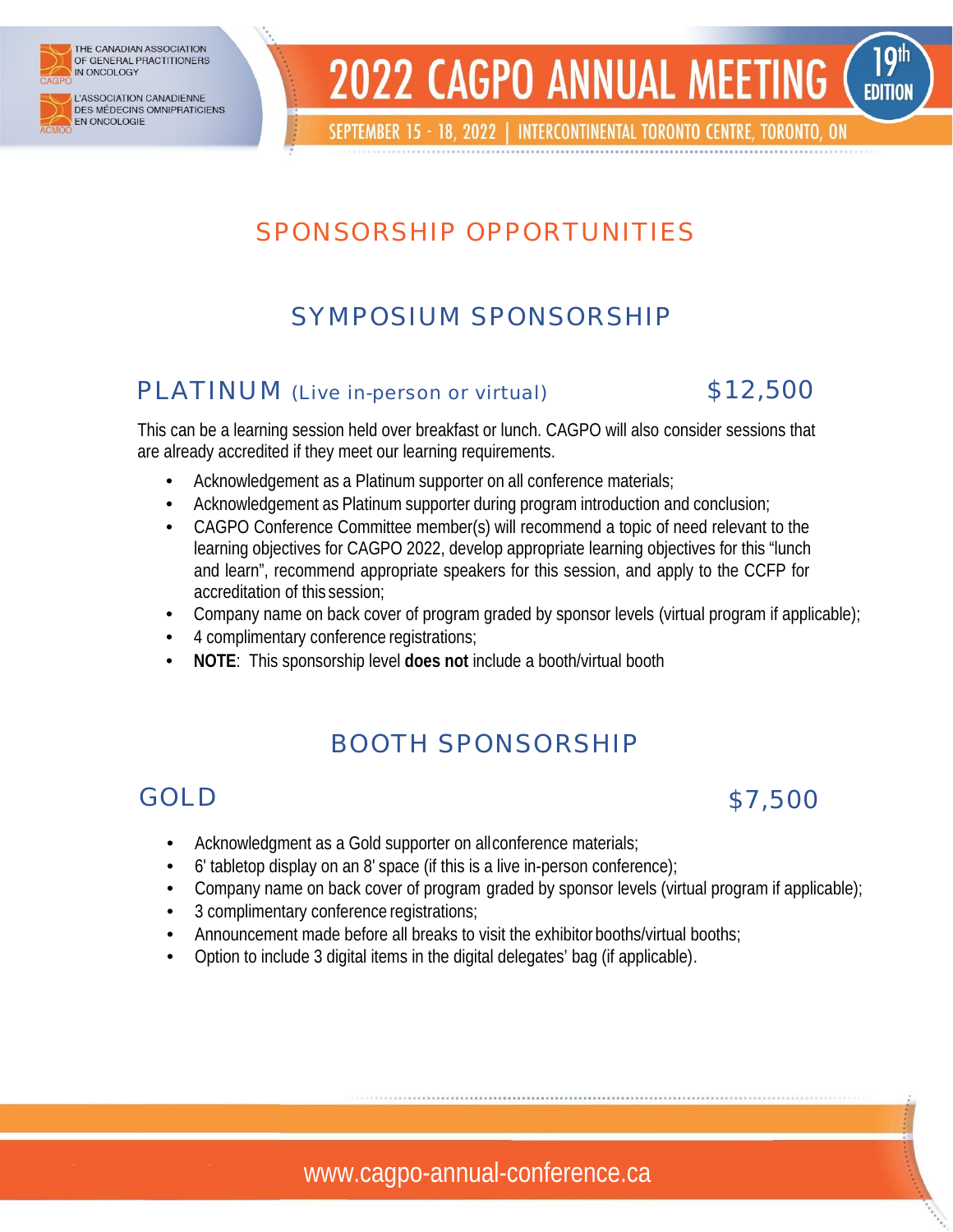

THE CANADIAN ASSOCIATION OF GENERAL PRACTITIONERS IN ONCOLOGY

ASSOCIATION CANADIENNE **DES MÉDECINS OMNIPRATICIENS EN ONCOLOGIE** 

#### **2022 CAGPO ANNUAL MEETING EDITION**

SEPTEMBER 15 - 18, 2022 | INTERCONTINENTAL TORONTO CENTRE, TORONTO, ON

# SPONSORSHIP OPPORTUNITIES (continued)

#### SILVER \$5,000

19<sup>th</sup>

- Acknowledgement as a Silver supporter on all conference materials;
- 6' table top display on an 8' space (if this is a live in-person conference);
- Company name on back cover of program graded by sponsor levels (virtual program if applicable);
- 2 complimentary conference registrations;
- Announcement made before all breaks to visit the exhibitor booths/virtual booths;
- Option to include 2 digital items in the digital delegates' bag (if applicable).

# **FOR FIRST TIME SPONSORS ONLY, NO EXCEPTIONS BRONZE** \$3,500

- Acknowledgement as a Bronze supporter on all conference materials;
- 6' table top display on an 8' space (if this is a live in-person conference);
- Company name on back cover of program graded by sponsor levels (virtual program if applicable);
- 1 complimentary conference registration;
- Announcement made before all breaks to visit the exhibitor booths/virtual booths;
- Option to include 1 digital item in the digital delegates' bag (if applicable).

### Contact

#### **2022 CAGPO-ACMOO Conference Committee**

Dr. Mary DeCarolis Grand River Regional Cancer Centre Kitchener, ON [mary.decarolis@grhosp.on.ca](mailto:mary.decarolis@grhosp.on.ca)